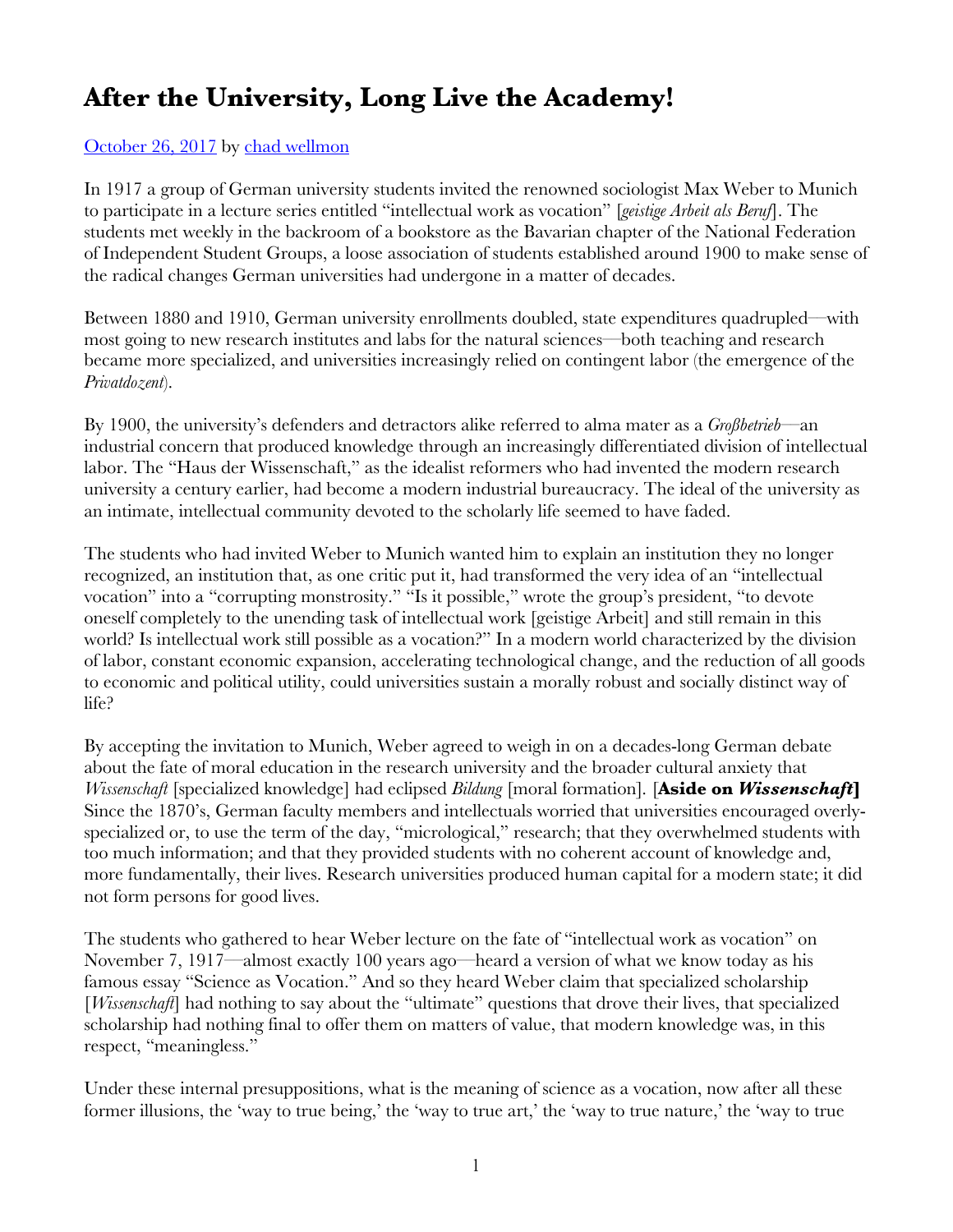God,' the 'way to true happiness,' have been dispelled? Tolstoi has given the simplest answer, with the words: 'Science is meaningless because it gives no answer to our question, the only question important for us: "What shall we do and how shall we live?"

Soon after his speech, critics lambasted Weber's account of scholarship or science as sign of "resignation," as "the shrunken remains of the great old wisdom." Others simply lamented what they considered the austere truth of Weber's account: that modern knowledge yielded "less and less and rep[aid] the effort expended with ever more meager results." Modern, scientific knowledge was "exhausted."

Ever since Weber's speech, critics and defenders alike have continued to associate "Science as Vocation" with the moral agnosticism of value-free science, the hopelessness of a bureaucratic, hyper-rationalized modernity, and mere technical knowledge.

And yet some of the students who were there in Munich in 1917 described Weber's lecture as a charismatic defense of modern scholarship and the research university. Weber's effect on all of us that day, wrote the philosopher Karl Löwith, "was staggering." Everything Weber said was "summoned directly from deep within and thought through with a critical intellect and violently so. His words were haunted by a human gravity that lent him personality. His refusal to offer easy answers was matched only by the acuity of his questions." His words "redeemed" us. Modern knowledge, it seemed, could still transform.

In recalling his experience in Munich, Löwith described not just Max Weber the famed sociologist of Western modernity, but the ideal modern, if very German, scholar: biting, critical, and disciplined but also humane, imaginative, and impassioned. Weber embodied, that is, the singular virtue of an institution presumed to have none: what Weber called "intellectual rectitude" [intellektuelle Rechtschaffenheit].

The purpose of the university, Weber argued, was to cultivate in students this "one virtue: intellectual rectitude." And like generations of German scholars before him, Weber associated this scholarly virtue with *Wissenschaft*. One of the first defenders of *Wissenschaft* as a distinct epistemic and ethical tradition was Wilhelm von Humboldt, the early nineteenth-century scholar and bureaucrat who helped establish the University of Berlin in 1810. Humboldt argued that specialized scholarship––what we know today as university-based knowledge and research––formed a particular type of person and was sufficient to fund not only a professional career but also a coherent and self-sustaining form of life. *Wissenschaft* was *Bildung*.

*Bildung*, from the German bilden (to form) and Bild (image or imago), had for most of the eighteenth century referred to a process of moral or ethical formation, the process through which a person formed himself and was formed in accord with exemplary images and exemplars. But whereas the moral exemplars of the eighteenth century had been either classical figures such as Cicero or Christian ones such as Christ, Humboldt presented the modern, specialized scholar as the most apposite moral exemplar. *Wissenschaft*, wrote Friedrich Nietzsche's teacher and renowned philologist Friedrich Ritschl, was "the greatest means of moral education" because it gave students "truth" and "made [them] good."

And so 100 years after Weber and here in Davidson tonight, I want to make a case for *geistige Arbeit,* for an intellectual vocation in a Weberian key.

• I'll expand on Weber's incidental mention of intellectual virtue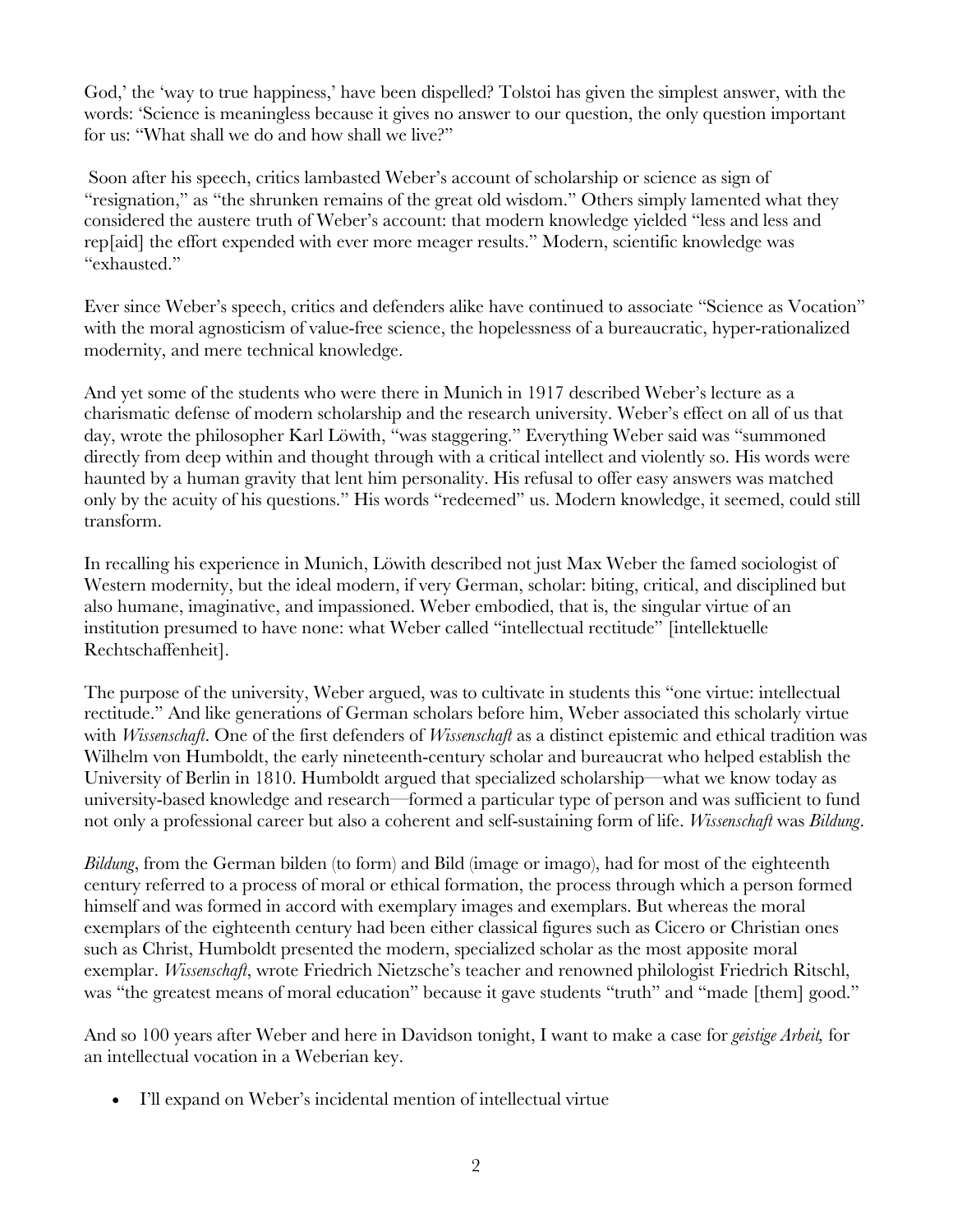- I'll argue for the scholarly practices that sustain such virtues and form people devoted to *geistige Arbeit*
- But unlike Weber and perhaps unlike myself little more than two months ago, I will not do this by defending the university. The practices and virtues I what to protect and help reinvent for the future, I'll suggest, are alive but often incidental to the contemporary university. And so I'll argue for what I call The Academy.

I think it is increasingly important to distinguish The University from what I will term The Academy because contemporary universities, especially those in the United States, are better understood as "multiversities"––a term coined by the president of the University of California Clark Kerr in 1963 to make sense of his own post-war institution. Consider the University of Virginia where I teach. It is an entertainment and production company (UVA's concerts and events), a healthcare provider, a start-up incubator, a federally-financed research unit, a philanthropic behemoth, a sports franchise, and, perhaps incidentally, a community devoted to education and the creation and transmission of knowledge. And these multifarious activities correspond to a range of distinct purposes. Contemporary universities are expected to educate, democratize, credentialize, and socialize. Over the past century, universities have become all-purpose institutions bound together, as Kerr put it, by little more than "a common governing board" that manages disparate interests and oftentimes competing purposes.

At this point it might be tempting to turn critique into elegy, to indulge a desire for a time that was otherwise. But that would be irresponsible and delusional. The university as a fully coherent, autonomous institution guided by a singular and shared purpose never existed. In a way, universities have always been multi-versities—institutions serving multiple and sometimes competing ends. Faculty members at the University of Paris in thirteenth or fourteenth-century France sought to balance allegiances to the church, the state, and the *universitas litterarum*. Faculty members at the University of Göttingen in 18C Germany struggled to satisfy the mercantilist demands of a state that considered universities just another resource, like forests or mines, with a commitment to scholarly traditions (they made the state a lot of money in student fees from England and also basically invented philology, history, and political science as disciplines). Faculty members at the University of Chicago in nineteenth-century America strove to balance the interests of business, industry, and modern science with the demands of educating undergraduates.

In each instance, however, the practices and ends of the scholarly life––a life devoted to the cultivation of knowledge and education––survived and even flourished, even as they struggled. And so instead of offering an elegy for an institution that never was I want to imagine an institution that could by appealing to these prior instances.

In order to do this, I first want to consider the various ways in which the university's critics and defenders debate its proper ends or purposes. Universities educate students for particular social and political orders; they produce economic value; they support particular churches; they form democratic citizens; they develop intellectual capacities and human flourishing; they educate. Both historically and today universities and colleges have pursued many purposes and served many functions.

But notice that even in this list of ends and justifications, there is a basic distinction. On the one hand, we routinely justify universities by identifying the external goods they serve. Universities, we rightly argue, satisfy a range of political, economic, and social goods. And these justifications vary greatly across time and cultures. On the other hand, we, perhaps less routinely, justify universities by identifying the internal goods they serve, the internal activities that they nourish, sustain, and cultivate.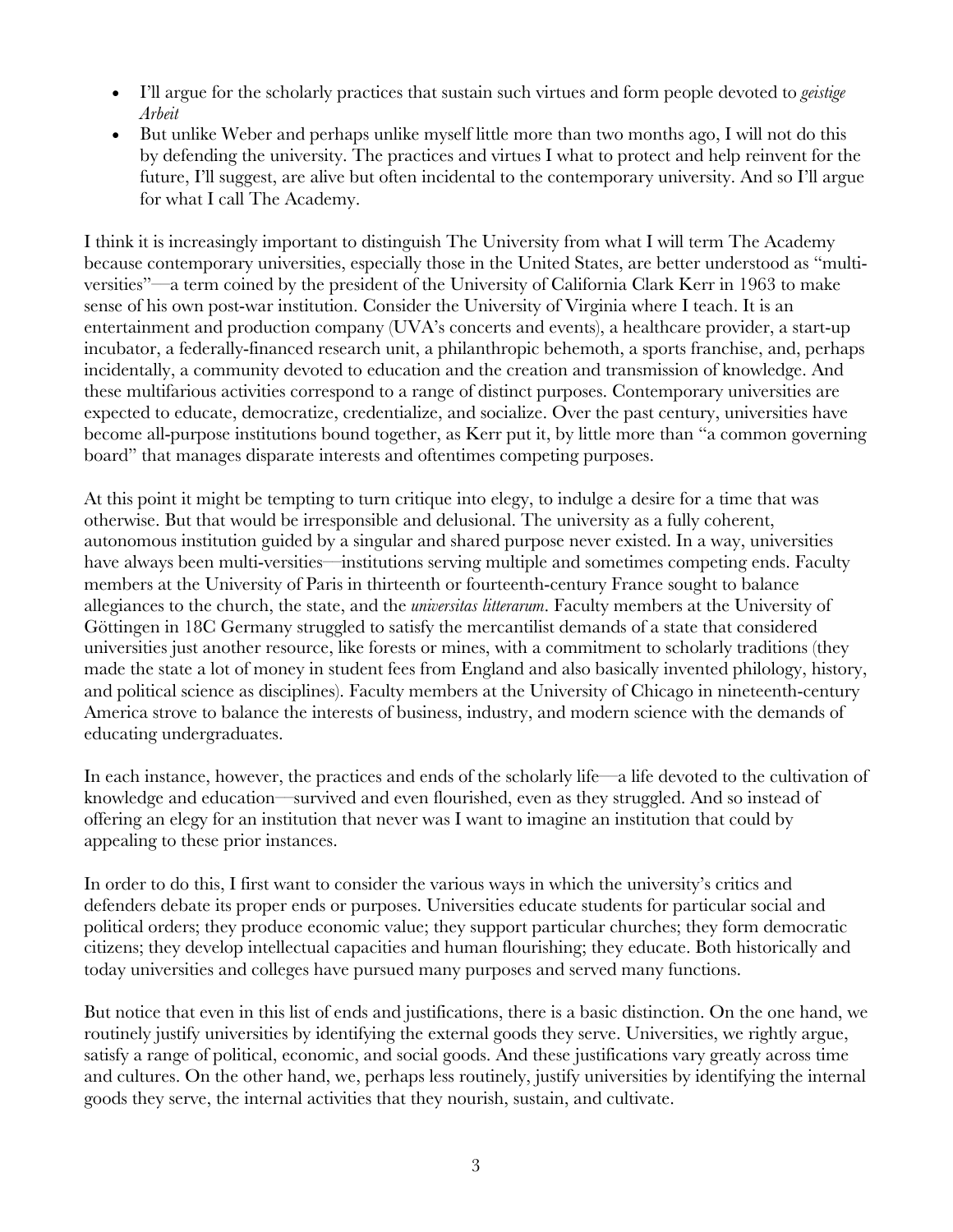In order to make logical sense of these various purposes and justifications, I want to distinguish between The Academy and The University by thinking of their relation as part to whole. On my account, The University is the whole and The Academy is part of that whole, if not the most important, or in a more Aristotelian sense, most essential part. Without The Academy there is no University.

First, The University: When I refer to *The University*, I mean the entire institution––administrative structures, organizational processes and norms as well as the sports teams, the HR department, the development office, the health centers, the sustainability initiatives, the global partnerships, the patent offices, and so on. The University so conceived serves a range of external goods––economic, democratic, or social goods.

Second, The Academy: When I refer to *The Academy*, I mean those activities, practices, goals, and norms related to the creation, cultivation, and transmission of knowledge. When we in The Academy teach, learn, and write together in classroom, in labs, in the library, and in our offices, we participate in activities that are, in the first instance, oriented toward epistemic goods, goods bound to safeguarding and renewing knowledge. unique and internally coherent. Despite the deep differences among scholars and students in thirteenth-century Paris, nineteenth-century Berlin, and twenty first-century Davidson, they and you have all participated in the scholarly norms, practices, and virtues that both cut across and are reinvented for different times and cultures. Regardless of the external justifications and purposes of universities, however worthy these ends might be, groups of scholars and students have long maintained and developed epistemic practices, virtues and goods. And it's these that I want to refer to as *The Academy*.

Some might contend that University just is The Academy or that this was true historically. But, as I've suggested, this was never true. The University has always served ends other than or in addition to those related to knowledge that are the function of The Academy.

And yet—and here I'm moving from the descriptive and logical to the more frankly normative—I think that our contemporary arguments for higher education have increasingly tended to focus on The University and emphasize external goods and, thus, the goods universities provide economies, states, and democracies over the internal goods that The Academy nurtures and cultivates. The University serves many worthy purposes, but they are too many, too dispersed and too centrifugal in their pull. The University, you might say, has increasingly subsumed The Academy.

I think many of us faculty members experience this tension between The University and The Academy as a gap between, on the one hand, our more quotidian experiences with our students whom we love, the sentences we long to shape, and the data sets we carefully cultivate of the world and, on the other hand, the anxious defenses and justifications we are all called to make on behalf of institutions we oftentimes don't recognize, the call to apologize for an institution we can no longer defend.

And so I'd contend that we—by which I mean anyone interested in intellectual vocation and the future of knowledge––need to defend the intellectual habits and practices that are particular to The Academy. The Academy, as I'm using the term tonight, refers to a range of practices essential to the flourishing of the university and to the fate of knowledge more broadly. These epistemic ideals and virtues include, but are not limited to: openness to debate, a desire to understand the world, attention to detail, a critical disposition, a demand for evidence, and intellectual generosity and humility. And these ideals and virtues are cultivated in scholarly practices that have long histories. Just two examples (elaborate):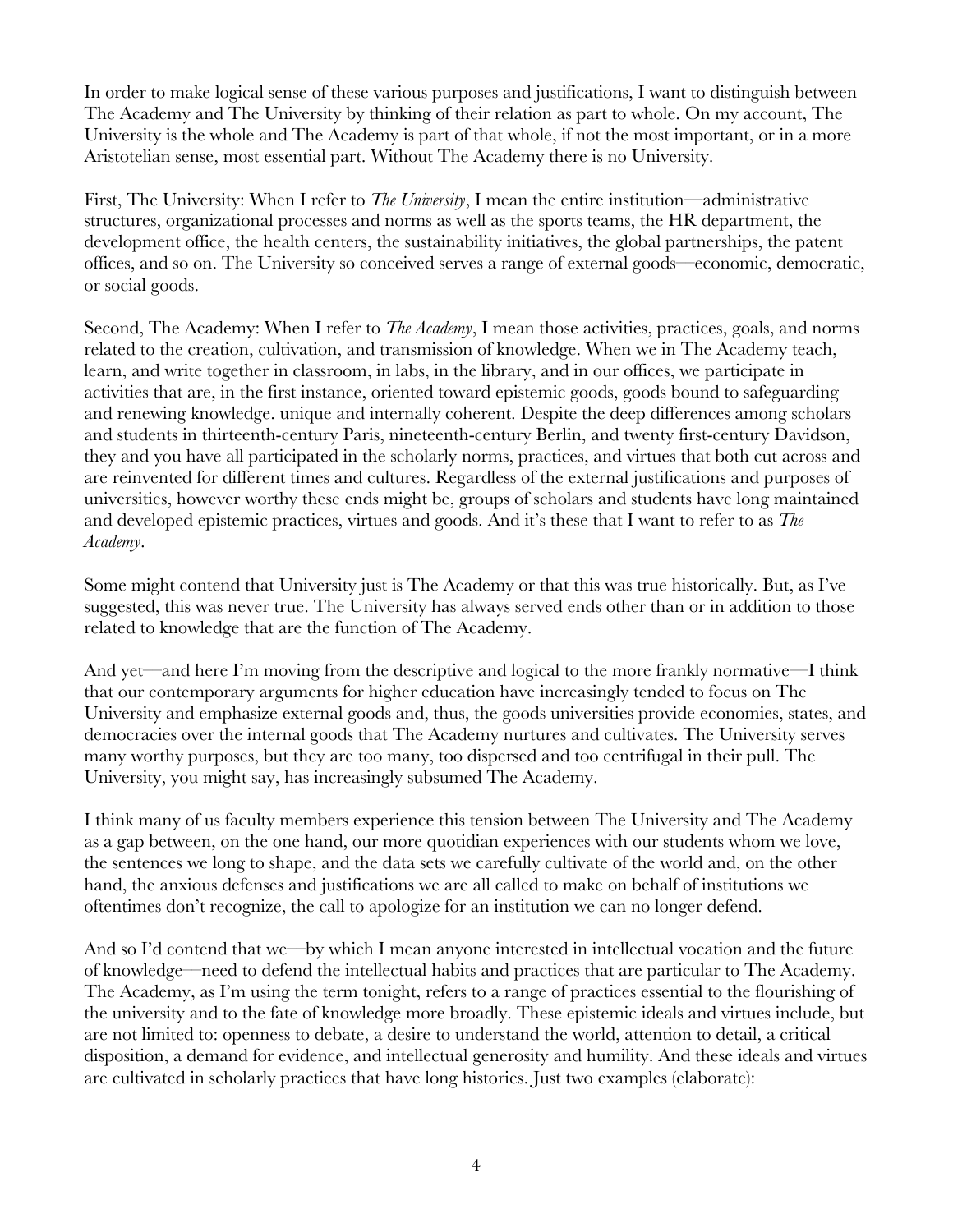- the philology seminars that developed in German universities in the early 19C (first graduate seminars)
- Physiology labs of Hermann Helmholtz and Emil du Bois-Reymond in mid 19C Berlin

The Academy creates and shares knowledge by forming people and cultivating in them epistemic or intellectual ideals and virtues.

Another benefit of focusing on The Academy instead of The University is that such a focus enhances our capacity to see where these epistemic or academic practices and virtues have been cultivated and continue to thrive (or just survive): not just universities but colleges, museums, libraries, and quirky institutions such as the Warburg Institute in London.

## The Future of Knowledge

In light of the distinction I've drawn between The University and The Academy, I hope it's clear that many of the criticisms leveled against The University are not necessarily criticisms of The Academy. And this observation might help us offer a more robust accounting of The Academy.

A defense of The Academy academy, I'd suggest, is particularly crucial in our digital age, characterized as it is by the unchecked circulation of information and an incapacity to make sense of it. In our moment of alternative facts and the collapse of epistemic authority, The Academy can be a bulwark of trustworthy knowledge.

In 1874 Daniel Coit Gilman, the first president of Johns Hopkins University, wrote that "with their trained observers, their methods of accurate work, their habit of publication, and especially their traditional principles of cooperative study," research universities acquire, conserve, refine, and distribute knowledge. As I've note, universities have come to do many things. But this core academic function is crucial in ages of epistemic anxiety. And so I'd suggest we think of The Academy in similar ways that we tend to imagine historical technologies extending from the invention of writing and the codex to the printing press and the modern scientific lab. By the late nineteenth century, the research university, with The Academy at its core, had become the consummate technology for organizing knowledge. It had also come to stand in for a whole way of configuring, managing, and cultivating the impulse to know. And what distinguishes The Academy as an institution and its practices has been its commitment to knowledge and the development of humans. In an age in which Silicon-Valley boosters boast of the disruptive powers of digital technologies, The Academy ought to embrace its role as a technology, as a technology that filters, legitimates, and mediates knowledge.

Little more than a decade ago, the rapid growth of the web and increasingly affordable digital technologies were celebrated by many as inherently decentralized and radically democratic media that would usher in new forms of egalitarian knowledge and sustain democracy. But digital democracy has yet to arrive. And this is because the proliferation of digital technologies affords not just more access but more opportunities for individual actors––people, institutions, states––to spread disinformation or manipulate the transmission of knowledge. The post-election panic about "fake news" suggests that another long-term effect of digital technologies may be the gradual erosion of epistemic authority, legitimacy, and trust. The bigger threat than salacious stories is a cultural erosion of trust, whereby citizens and users of digital technologies trust no one and no institution––except perhaps, as a recent Pew survey has shown, their search engines. No democracy can survive such an epistemic collapse.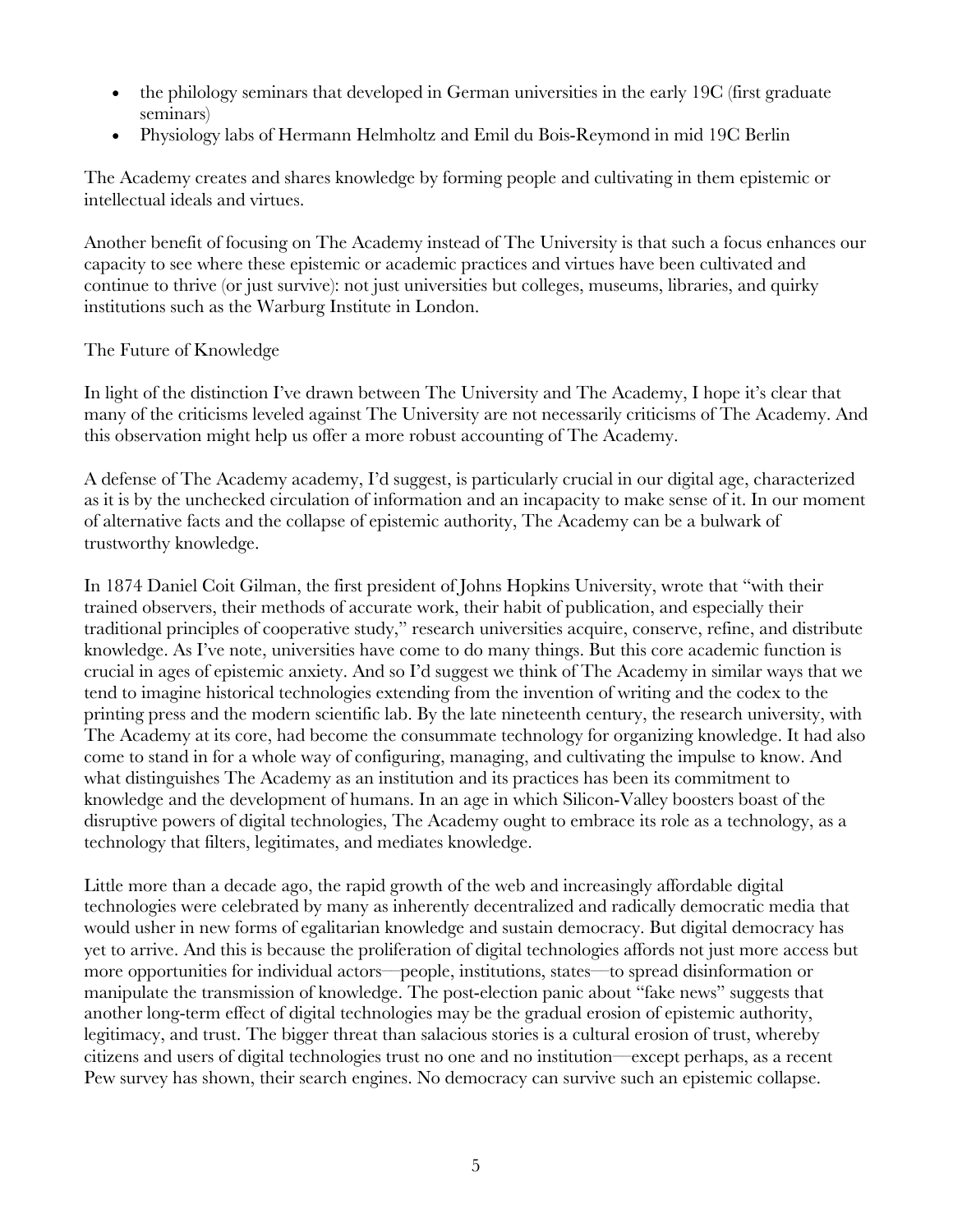And this is why we need what I'm calling The Academy now more than ever. At its best The Academy maintains, cultivates, legitimates, and authorizes knowledge. It does this by forming certain types of people and cultivating and safeguarding the virtues and practices needed to do so. The various ways of thinking about universities––as defenders of democracy or engines of economic growth––fall short because they obscure the essential function of the university––the cultivation of epistemic virtues in students and teachers alike. The Academy doesn't produce knowledge; it forms people who embody such knowledge.

My argument is motivated, in part, by my sense that such epistemic practices and values might not survive without academic communities devoted to maintaining them. Whereas universities are mediating institutions, digital social media companies, such as Facebook or Twitter, or MOOCs are simply platforms. Academies sustain communities and practices. Platforms do not. They train users to respond in highly constrained and pre-determined ways. Platforms are "unresponsive." They simply transmit information in pre-packaged form for monetary gain. And they, as we are witnessing with Facebook in particular these days, are both fragile and capital driven. These are not bugs in the social media system. They are its essential features.

In 1809 Wilhelm von Humboldt, the Prussian bureaucrat who helped design the University of Berlin, described the task of institutions of higher learning as two-fold––to develop both the objective and subjective conditions of knowledge. "The essence of higher academic institutions," he wrote, was to "join objective knowledge with the process of forming the subject." Here, Humboldt highlights what I take to be an essential relationship between knowledge and human development, or what he and his German contemporaries termed *Bildung*. Rightly understood institutions of higher learning are committed to the creation of knowledge and the formation of people as two inseparable activities. What makes The Academy is that its sense of purpose and proper functioning has always been wrapped up with the kinds of people it has imagined itself to be forming. Academies are not information distribution devices. They are communities of human development.

The Moral Limitations of the Academy

And yet The Academy, not to mention The University, even on my normative account, has limitations. And this leads me back to Max Weber and his account of the fate of modern knowledge.

On a trip to the United States in 1904, Weber toured a number of American universities and colleges, including Haverford College just outside of Philadelphia. These visits made a lasting impression. He was particularly fascinated by the "ethos" and "culture" of American colleges, especially the emphasis they placed on forming moral character. Despite the vast differences among them, American universities still maintained something of the "old college system with its boarding-school coercion and its strict discipline." These collegiate elements, Weber observed, ensured that the primary purpose of American universities was not, as in Germany, scholarship, but rather the "development of personality such that students can learn to assert themselves among equals, grown adults, the development of a disposition that serves as the foundation of the American state and social systems. German universities aimed to create scholars and trained professionals, whereas American universities aimed to create hard-working gentleman capitalists. Weber concluded that German universities and, thus, Germany as a whole, would soon be unable to compete with such "productive power."

After returning to Germany, Weber continued to reflect on the distinction between an education geared toward forming moral character and one oriented toward the professional training needed in advanced industrial societies, a distinction American institutions helped him better understand.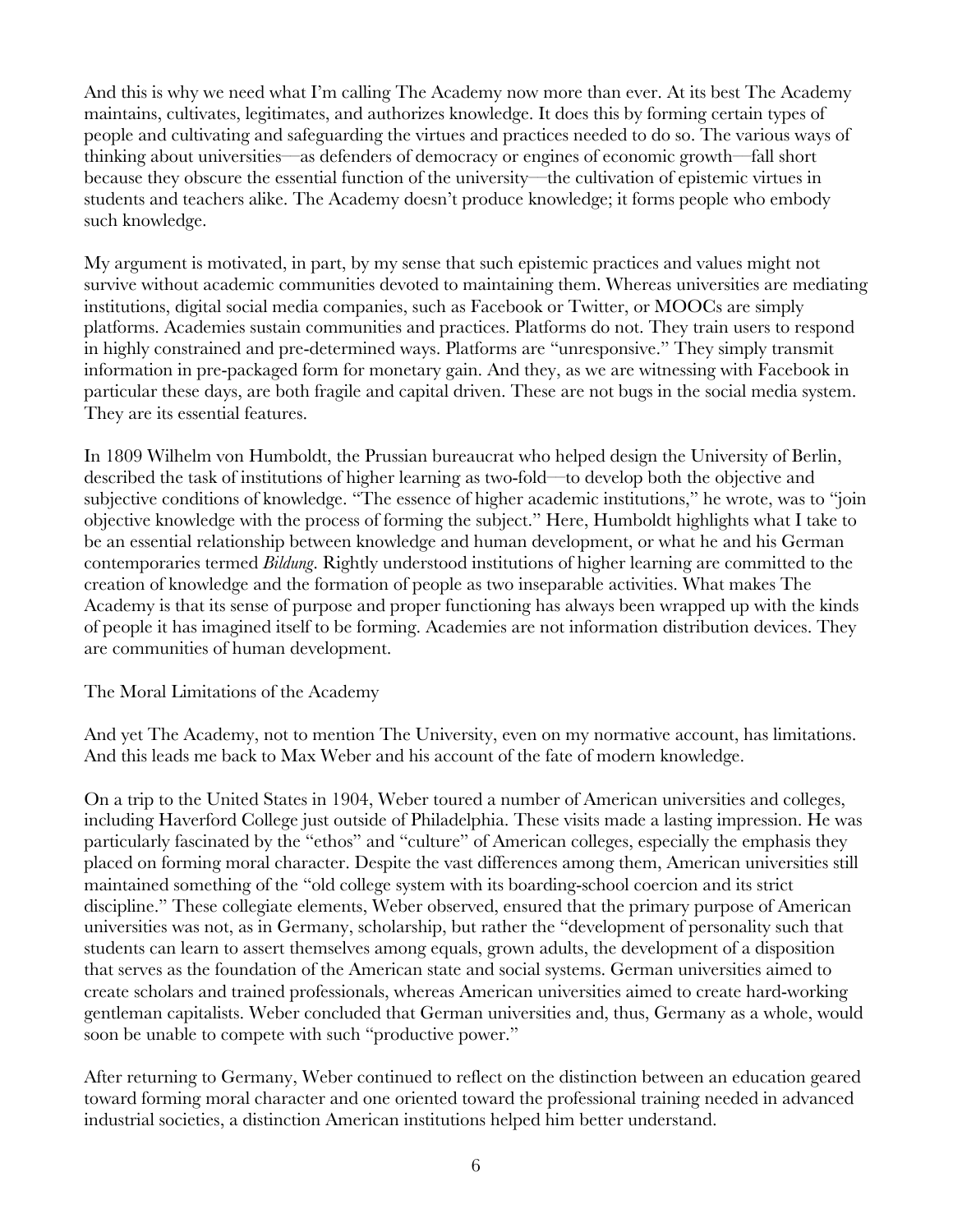Weber's thinking culminated in his response to the student group in Munich, his lecture "Science as Vocation." By 1917 Weber had concluded that traditional moral education––be it German *Bildung* or the American collegiate ideal––could not be fully reconciled with modern knowledge and the modern university. The unity of humanistic *Bildung* and *Wissenschaft––*the underlying premise of the German university––was no longer tenable.

"Our aim," he told those gathered in the lecture hall, "must be to enable students to discover the vantage point from which he can judge the matter in light of his own ultimate ideals"––ideals that students received not from the university and its myriad and fragmented disciplines but from elsewhere, from institutions and traditions outside the university.

*Wissenschaft*, Weber famously wrote, was "meaningless" because it could not answer the most basic questions: "what should we do" and "how should we live." Do not turn to science (modern knowledge), he warned, in search of answers to "the ultimate and deepest personal decisions" about their lives.

And this was why, as I suggested earlier, Weber's contemporary critics seized on what they considered his account of a diminished and morally impotent account of modern knowledge. Weber, as one of his contemporary critics put it in 1919, had separated knowledge from its primary end, "the formation of humanity"[*Bildung zur Humanität*].

But recall what he told those students gathered in Munich almost a century ago in 1917:

Science is meaningless because it gives no answer to our question, the only question important for us: "What shall we do and how shall we live?

And yet a crucial question remained:

In what sense, asked Weber, does "science give 'no' answer [and might not] science might yet be of some use to the one who puts the question correctly?

In what sense was modern knowledge or science meaningless? Weber considered *Wissenschaft*, modern scholarship, after all, an ethical tradition, the guardian of intellectual rectitude and scholarly practices. And he insisted that the university could still "accomplish something" [etwas leisten].

So, on Weber's account, what could Wisssenschaft or academic knowledge and the university do, and what could they not do?

1) Modern knowledge/Wissenschaft could not ground itself. It was not the "bearer of ultimate values that lent it authority and legitimacy" (Harrison, *The Territories of Science and Religion*). The values that motivated a student to devote herself to the intellectual vocation were ultimately external to the university. The legitimacy, authority, and flourishing of *Wissenschaft* required scholars to look for values beyond science and the university. [Motivational deficit]. It could never adequately answer the question: Why *Wissenschaft*? Why the intellectual vocation?

2) And so Wissenschaft was fragile. Weber's contemporaries turned to *Wissenschaft* to create values and renew the "whole of man." But Weber feared that *Wissenschaft* could not bear such weighty moral demands and worried that those who wanted more from a "new science" would undermine whatever integrity, coherence and goods that it could offer.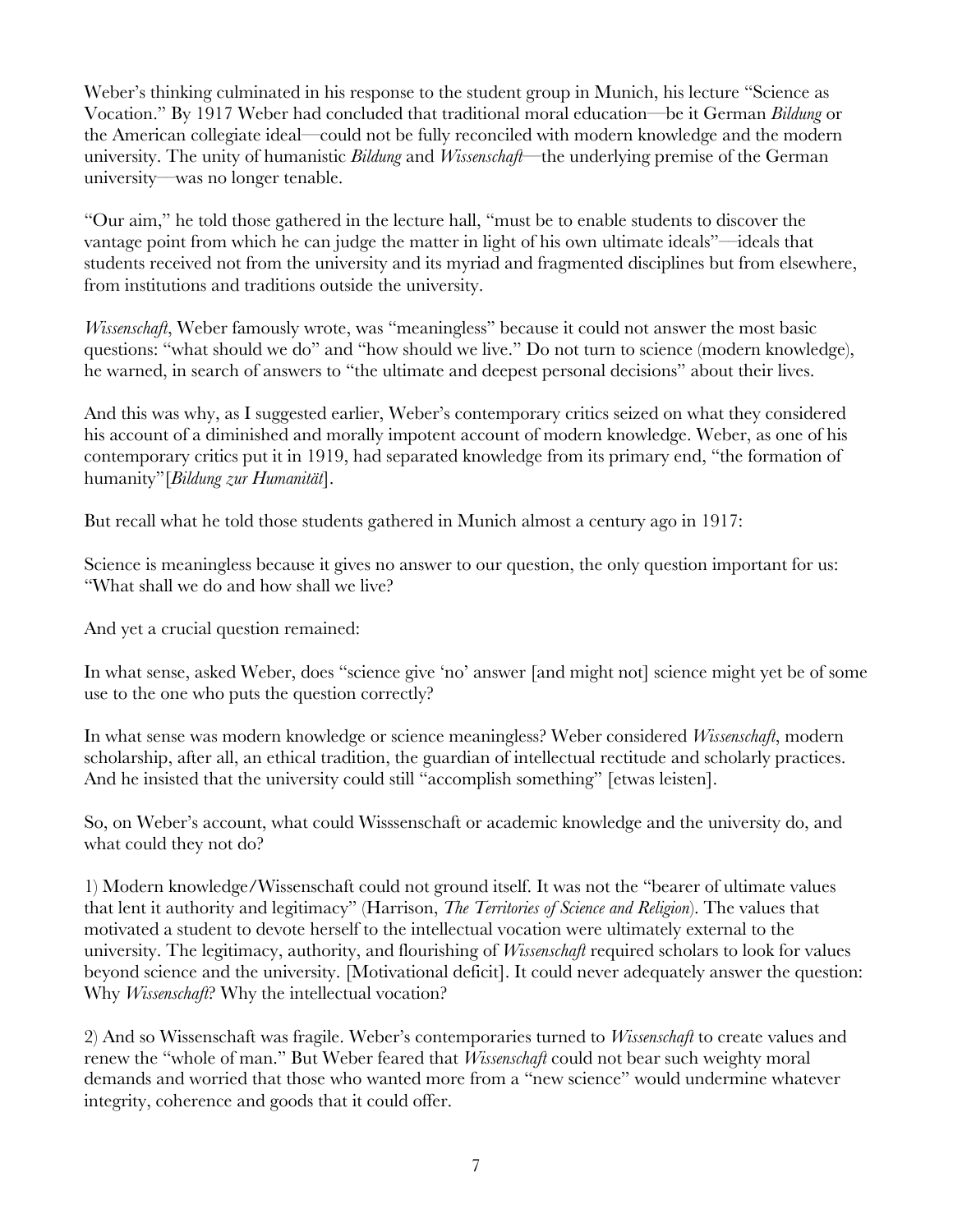3)Wissenschaft also demanded a certain kind of faith or, at the very least, trust. Modern science, Weber famously wrote, had de-magiced [Entzauberung] the modern world. Everything could, "at least in principle," be explained. We no longer had to stare in dumb wonder at the movements of the stars or tremble in terrorizing fear of the ocean. Because we could explain nature. But such explanations didn't extinguish belief and wonder. They merely shifted their object. Not everyone could explain everything, only scientists could. And even then only "in principle." The de-magiced [*Ent-zauberung*] world required a belief in expertise and specialized knowledge. And that was a wondrous but also a dangerous thing. The limits of science had to be articulated and respected. Weber's disenchanted science was a warning against prophets posing as scholars, declaiming moral truths in the name of *Wissenschaft* in lecture halls where their charismatic authority could go unchecked.

## Conclusion

So how might Weber's now 100 year-old lecture help us consider the plight of higher education today in 2017? I think Weber can help us understand what universities and colleges can and cannot do––and most importantly help us focus our efforts on sustaining scholarly and intellectual practices of knowledge or The Academy as I've called it. And such a defense requires a clear articulation of what The Academy cannot do.

Neither The University nor The Academy can provide students with ready-made answers to "life's most meaningful questions."

There is an increasingly common tendency, perhaps understandable in this moment of uncertainty about what will become of the university, to exaggerate claims about what the university can achieve. The university has become, for many, a sacred institution, a keeper of devotional practices and selfsustaining forms of life. [**President Sullivan's missive about the alleged purported "sacrilege" perpetuated by our students by covering the Jefferson statue]** The sacralization of the university is, I'd suggest, not only naïve but pernicious. I've made the case tonight that at their best universities sustain epistemic practices and virtues––the scholarly practices of the academy. But universities lack the ethical resources to provide ultimate ends or a comprehensive vision of the good, the true, and the beautiful. Their goods are proximate. My commitment to scholarly critique, evidence, and open debate doesn't grant me the authority to tell my undergraduates how to live and to what they ought to devote their lives. In fact, my own scholarly commitments and my own desire to know are ultimately motivated by moral commitments external to the university.

Rightly understood, The Academy is not a church or a monastery. It can offer a substantive notion of character and its own set of practices and virtues but it cannot offer a clear and determinate *Weltanschauung* or fully integrated form of life––as Weber's critics demanded from him and the research university in 1917. The Academy, much less the University, is not the bearer of our most fundamental or inscrutable values. Universities, quipped Weber in Munich, were not even equipped to adequately defend the value of modern science, much less form the souls of young students.

And yet The Academy, aware of its limits and confident in its own practices and virtues, can form people who think well, value knowledge, and are capable of reflecting on their own deepest commitments as well as those of others with care, humility, and generosity. The purpose of The Academy is to cultivate those activities, practices, and virtues whose end is the creation, transmission, and legitimation of knowledge and the education of others to do the same. And that's something worth defending.